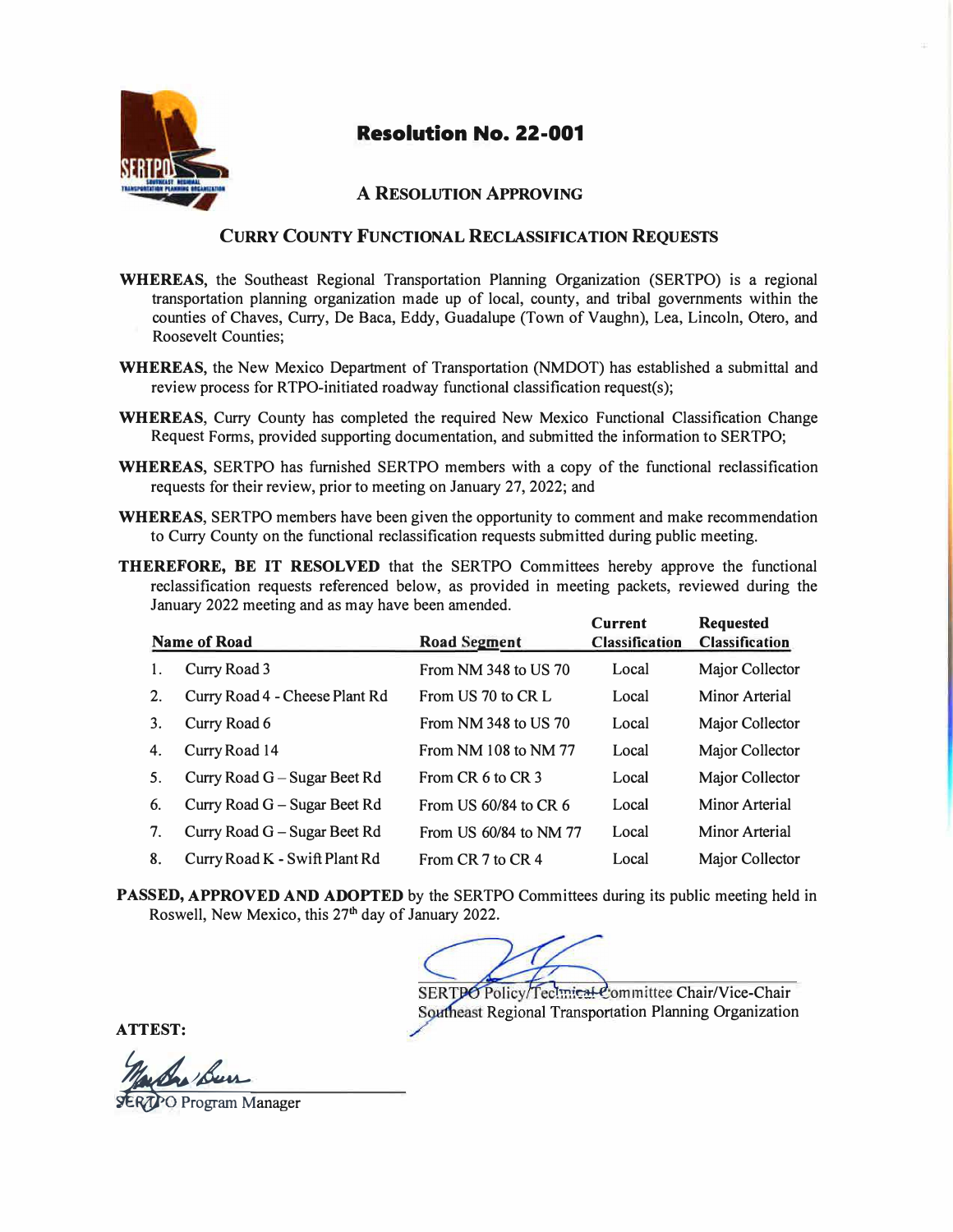

#### **A RESOLUTION APPROVING**

### **FlJRTHER EXPLORATION OF SERTPO CONSOLIDATION OF POLICY AND TECHNICAL COMMITTEES**

- **WHEREAS, the Southeast Regional Transportation Planning Organization (SERTPO) is a regional transportation planning organization made up of local, county, and tribal governments within the counties of Chaves, Cuny, De Baca, Eddy, Guadalupe {Town of Vaughn), Lea, Lincoln, Otero, and Roosevelt Counties;**
- **WHEREAS, SERTPO is currently structured into two committees, the Policy Committee and the Technical Committee;**
- **WHEREAS, the topic of possibly consolidating the two Committees into one was included on the SERTPO September 8, 2021 meeting agenda for discussion and to give opportunity for members to provide input on the concept (no action was taken);**
- **WHEREAS, SERTPO has furnished SERTPO members with a copy of the September 8, 2021 minutes as part of the November 2021 SERTPO meeting packet, the September 8, 2021 minutes were approved by SERTPO on November 17, 2021, and the September 8, 2021 approved minutes are available online at www.snmedd.com for transparency;**
- **WHEREAS, SERTPO held a meeting on November 17, 2021, at which time the SERTPO Planner spoke to earlier discussion on required amendment to Bylaws for a Committee consolidation, and the budget line item for legal counsel was approved by SERTPO as part of an overall RWP formal amendment approval;**
- **WHEREAS, SERTPO wishes to secure member concurrence via resolution to further pursue Committee**  consolidation with a proposed revision to the Bylaws, pending FHWA approval of the RWP formal **amendment approved by SERTPO in November 2021;**
- **WHEREAS, Any amendment to the Bylaws must also have concurrence by the New Mexico Department of Transportation to be in effect;**
- **THEREFORE, BE IT RESOLVED that the SERTPO Committees recognize that there is benefit to the consolidation of the Committees for efficiency and approve the action of further exploration into the consolidation by taking the next step of proposing revision to the Bylaws with the approval of Resolution No. 22-002.**
- **PASSED, APPROVED AND ADOPTED by the SERTPO Committees during its public meeting held in**  Roswell, New Mexico, this 27<sup>th</sup> day of January 2022.

**ATIEST:** 

**SERTPO Program Manager** 

**EPCOG** Regional Planner

SERTPO Policy Committee Chair/Vice-Chair

SERTEO Technical Committee Chair Vice-Chai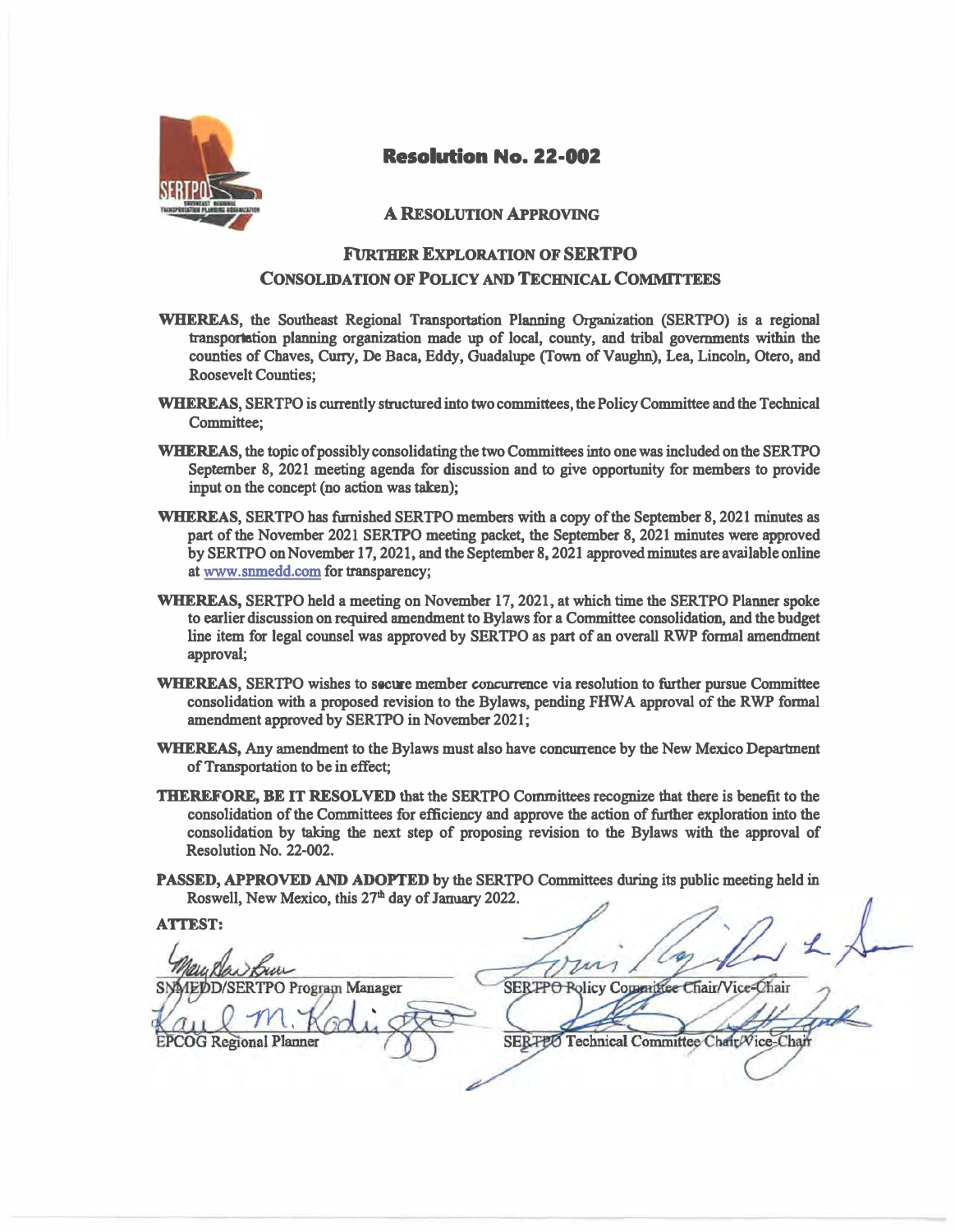

# **A RESOLUTION APPROVING PUBLIC MEETING NOTICE REQUIREMENTS OF THE SOUTHEAST REGIONAL TRANSPORTATION PLANNING ORGANIZATION (SERTPO)**

- **WHEREAS**, the SERTPO Committees met in regular session on March 31, 2022, at 10:00 a.m. as required by law; and
- **WHEREAS**, Section 10-15-1(B) of the Open Meetings Act (NMSA 1978, Sections 10-15-1 to -4) states that, except as may be otherwise provided in the Constitution or the provisions of the Open Meetings Act, all meetings of a quorum of members of any board, council, commission, administrative adjudicatory body or other policymaking body of any state or local public agency held for the purpose of formulating public policy, discussing public business or for the purpose of taking any action within the authority of or the delegated authority of such body, are declared to be public meetings open to the public at all times; and
- **WHEREAS**, any meetings subject to the Open Meetings Act at which the discussion or adoption of any proposed resolution, rule, regulation, or formal action occurs shall be held only after reasonable notice to the public; and
- WHEREAS, Section 10-15-1(D) of the Open Meetings Act requires the SERTPO Committees to determine annually what constitutes reasonable notice of its public meetings;

### **NOW, THEREFORE, BE IT RESOLVED** by the SERTPO Committees that:

- 1. All meetings shall be held at the Roswell Convention Center at 10:00 a.m. or as indicated in the meeting notice.
- 2. Unless otherwise specified, regular meetings shall be held as often as needed to conduct business. The agenda will be available at least seventy-two hours prior to the meeting from the Southeastern New Mexico Economic Development District (SNMEDD)/Council of Governments (COG) whose offices are in Roswell, New Mexico, and the Eastern Plains Council of Governments (EPCOG) whose offices are in Clovis, New Mexico.

The agenda will be posted at the offices of SNMEDD and on SNMEDD's website at [http://snmedd.com/sertpo-committees/;](http://snmedd.com/sertpo-committees/) additionally, the agenda will be posted at the offices of EPCOG and on RTPO New Mexico's webpage at [https://www.rtponm.org/meetings.](https://www.rtponm.org/meetings)

3. Notice of regular meetings other than those described in Paragraph 2 will be given ten days in advance of the meeting date. The notice will include a copy of the agenda or information on how a copy of the agenda may be obtained. If not included in the notice, the agenda will be available at least seventy-two hours before the meeting and posted on SNMEDD's website at <http://snmedd.com/sertpo-committees/> and on RTPO New Mexico's webpage at [https://www.rtponm.org/meetings.](https://www.rtponm.org/meetings)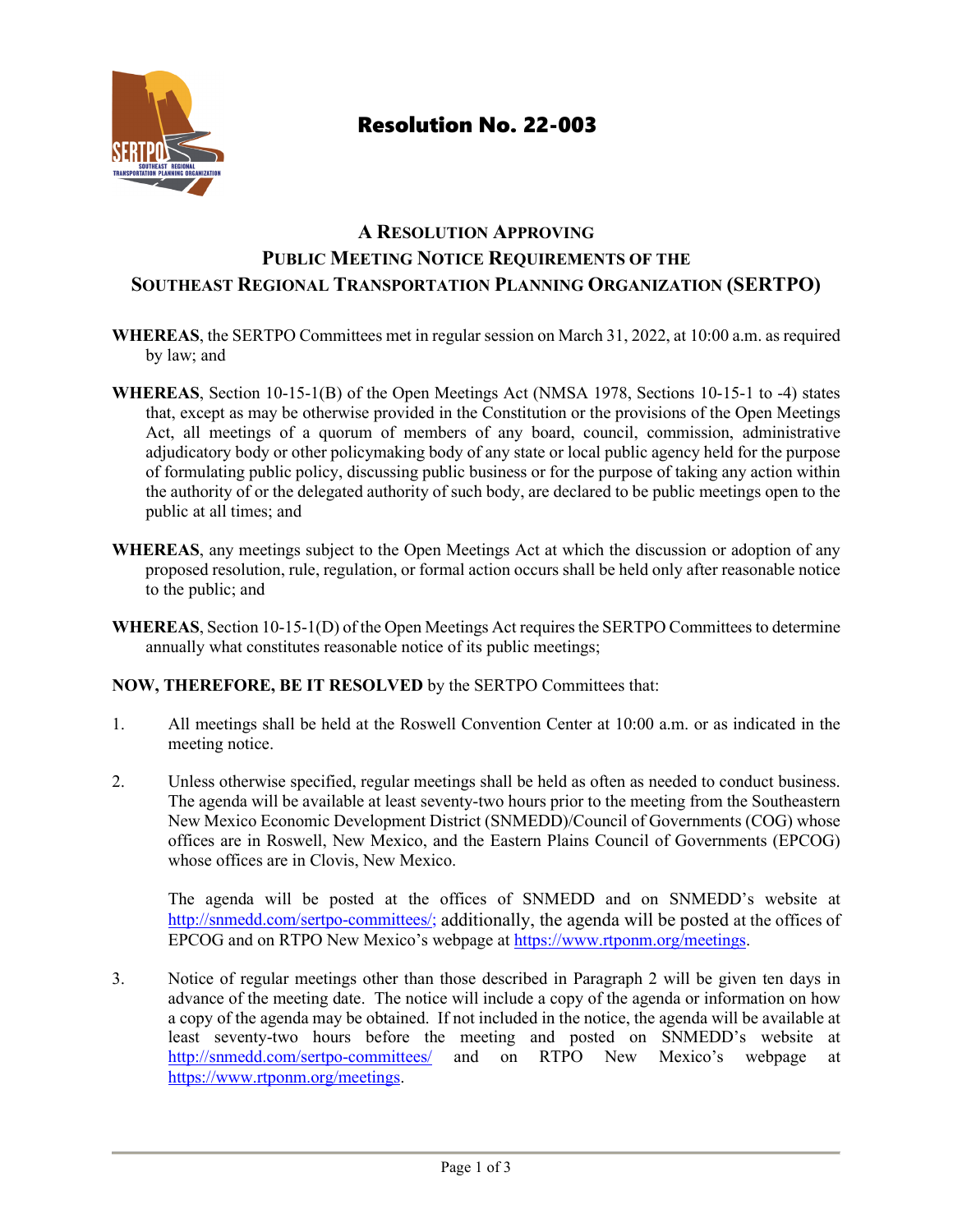

- 4. Special meetings may be called by the Chairman or a majority of the members upon three days' notice. The notice for a special meeting shall include an agenda for the meeting or information on how a copy of the agenda may be obtained. The agenda will be available at least seventy-two hours before the meeting and posted on SNMEDD's website at http://snmedd.com/sertpo-committees/ and on RTPO New Mexico's webpage at [https://www.rtponm.org/meetings.](https://www.rtponm.org/meetings)
- 5. Emergency meetings will be called only under unforeseen circumstances that demand immediate action to protect the health, safety, and property of citizens or to protect the public body from substantial financial loss. SERTPO will avoid emergency meetings whenever possible. Emergency meetings may be called by the Chairman or a majority of the members upon twentyfour hours prior notice unless threat of personal injury or property damage requires less notice. The notice for all emergency meetings shall include an agenda for the meeting or information on how the public may obtain a copy of the agenda. Within ten days of taking action on an emergency matter, SERTPO will notify the Attorney General's Office.
- 6. For the purposes of regular meetings described in paragraph 3 of this resolution, notice requirements are met if notice of the date, time, place, and agenda are posted in the following locations:

1600 SE Main, Suite D, Roswell, New Mexico and 418 Main Street, Clovis, New Mexico

At a minimum, copies of the written notice shall also be mailed to those broadcast stations licensed by the Federal Communications Commission and newspapers of general circulation in the region that have made a written request for notice of public meetings.

- 7. For the purposes of special meetings and emergency meetings described in paragraph 4 and 5, notice requirements are met if notice of the date, time, place, and agenda is provided by telephone to newspapers of general circulation in the region and posted in the offices of the SNMEDD and EPCOG. Telephone notice also shall be given to those broadcast stations licensed by the Federal Communications Commission and newspapers of general circulation that have made a written request for notice of public meetings.
- 8. In addition to the information specified above, all notices shall include the following language:

### **Southeastern New Mexico Economic Development District**

Pursuant to the *Americans with Disabilities Act of 1990* (ADA), if anyone requires accommodations for this meeting, please contact the Southeastern New Mexico Economic Development District (SNMEDD) at (575) 624-6131 or 1600 SE Main, Suite D, Roswell, NM 88203.

### **Eastern Plains Council of Governments**

Pursuant to the *Americans with Disabilities Act of 1990* (ADA), if anyone requires appropriate accommodations for this meeting, please contact the Eastern Plains Council of Governments (EPCOG) at (575) 762-7714 or 418 Main Street, Clovis, NM 88101.